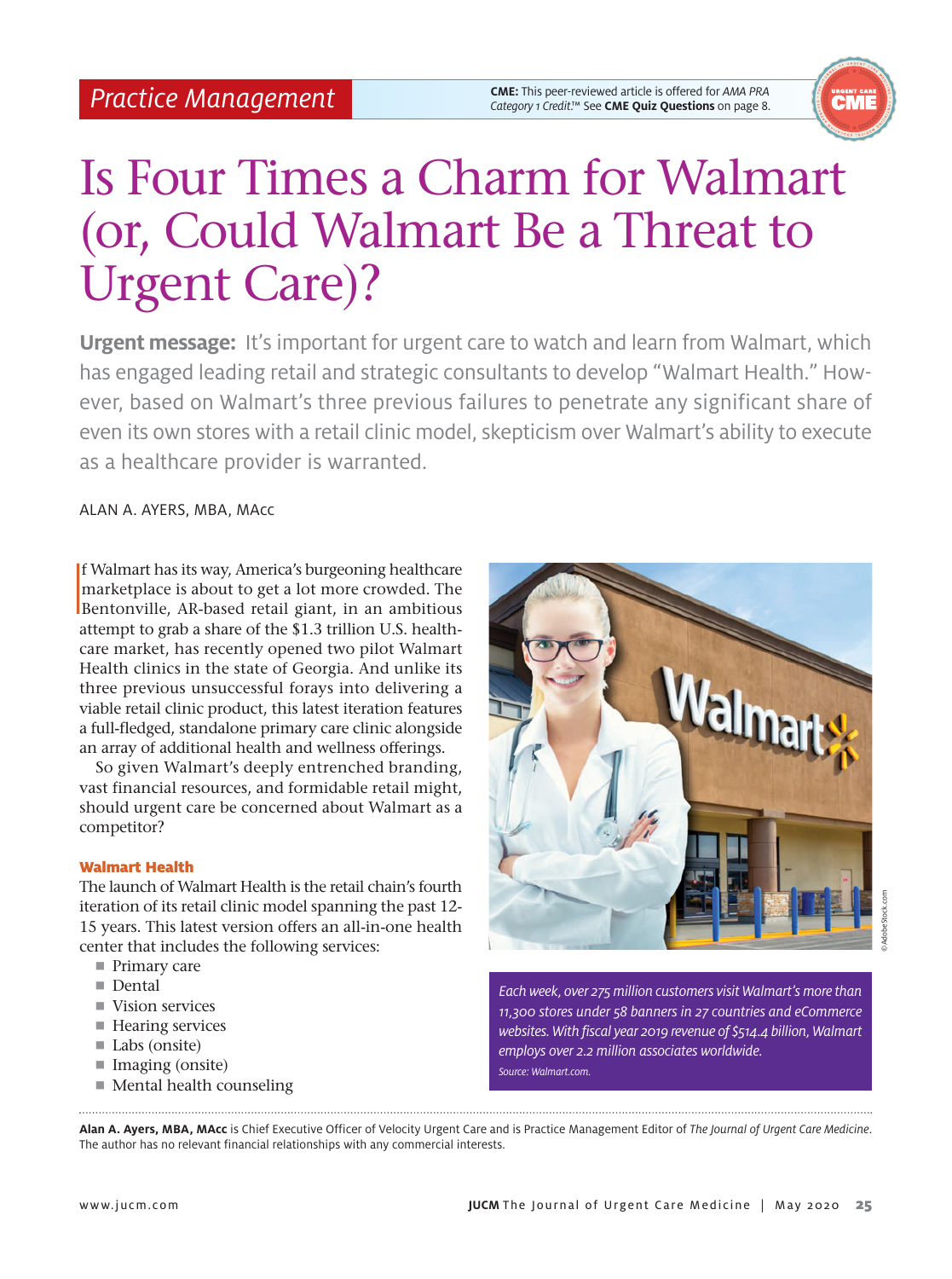## **Pharmacy**

Walmart Health touts its pilot health centers as stateof-the-art facilities, with the appearance of a freestanding building and a separate entrance from the adjacent supercenter. With its array of services under one roof, Walmart Health is advertising itself, according to press releases, as "a supercenter for basic health services." The new clinics promise transparent, affordable pricing regardless of insurance coverage: a \$40 flat fee for a primary care visit, \$45 for an appointment with an optometrist, \$50 for an adult dental visit, and \$1 a minute to see a therapist. Additional health professionals, as well as onsite health insurance educators, will be available to assist patients. Through partnering with local providers, Walmart Health clinics will be staffed with physicians, nurse practitioners, optometrists, dentists, and mental health professionals. In effect, Walmart Health aims to bring a one-stop-shop approach to community healthcare, and leverage its retail expertise towards providing an affordable, accessible, and convenient healthcare experience in a retail setting.

*The national media has jumped on Walmart's announcement, reporting that Walmart would be "disrupting" the nation's \$3.6 trillion in healthcare spending—as well as introducing Walmart's "always low prices." While Walmart hasn't said how many such clinics it plans on building, experts point to Walmart's sheer scale in retail with 150 million weekly shoppers in its 4,756 locations. Anything Walmart does is bound to get attention.*

#### Walmart's Latest Foray Into Retail Healthcare

Walmart currently operates 19 clinics across Texas, Georgia, and South Carolina, but those are limited in scope as to the services they provide. Walmart Health, on the other hand, with its full-service offering, signals that the retailer is attempting to make a deeper dive into the healthcare business and preparing to employ its considerable resources to do so. Walmart already operates one of the largest pharmacy chains in America, and with the introduction of its two pilot health centers in Dallas and Calhoun, GA, respectively, looks to position itself as a major player in the healthcare game over time.

With an eye on potential profits and the chance to grab a bigger slice of America's trillion dollar healthcare pie, Walmart figures it can merge its powerful branding with the inherent trust that people place in their doctors, and make Walmart Health a preferred access point with consumers.

Although ambitious, this latest venture will stick to providing basic health services to the 80% or so of people who account for 20% of healthcare expenditures; Walmart Health is not designed to provide longitudinal care for patients who require specialist care or have chronic conditions.

Ultimately, Walmart is banking on its retail knowhow to develop a consumer-friendly access point that makes seeking healthcare as simple and straightforward as heading down to the local supercenter to grab a gallon of milk or a loaf of bread. Walmart spokespeople admit that although this latest retail clinic foray is a gamble, it's a serious strategy to which the company is fully committed. The inherent risks, they reason, are well worth the potential rewards for Walmart's customers, the communities where Walmart operates, and of course the retailer's stockholders.

## Should Urgent Care Be Concerned?

Urgent care is already facing stiff competition for patients from retail clinics operated by the likes of CVS and Walgreens, freestanding ERs, telemedicine providers, and niche players like ortho and pediatric urgent care. Is Walmart, with its 5,300 U.S. stores and prebuilt infrastructure, now another looming threat? After all, this is its fourth retail clinic iteration, indicating that the world's largest brick-and-mortar retailer is determined to stake a claim in America's crowded healthcare space. Walmart already does \$36 billion annually in health and wellness sales, and clearly sees the opportunity to increase that revenue.

The very fact that Walmart Health is the fourth retail clinic attempt, however, may in and of itself provide important clues as to why Walmart has not been successful thus far, as well as forecast its future prospects of gaining traction in the retail healthcare game. None of the in-store clinic models Walmart has tried over the past 15 years has gained traction in more than a hundred or so locations. Given that Walmart has over 4,700 U.S. stores, a clinic in 2% 3% of locations—between 94 and 141 sites—can hardly be considered a "game changer." But each time a new model was introduced, the press seemingly forgot about the previous iteration and reported that Walmart was on-course to "change the way healthcare is delivered."

So the obvious question is: What went wrong with the first three attemps? We'll briefly examine each iteration in the following sections, along with the primary reasons why they never broadly appealed to consumers.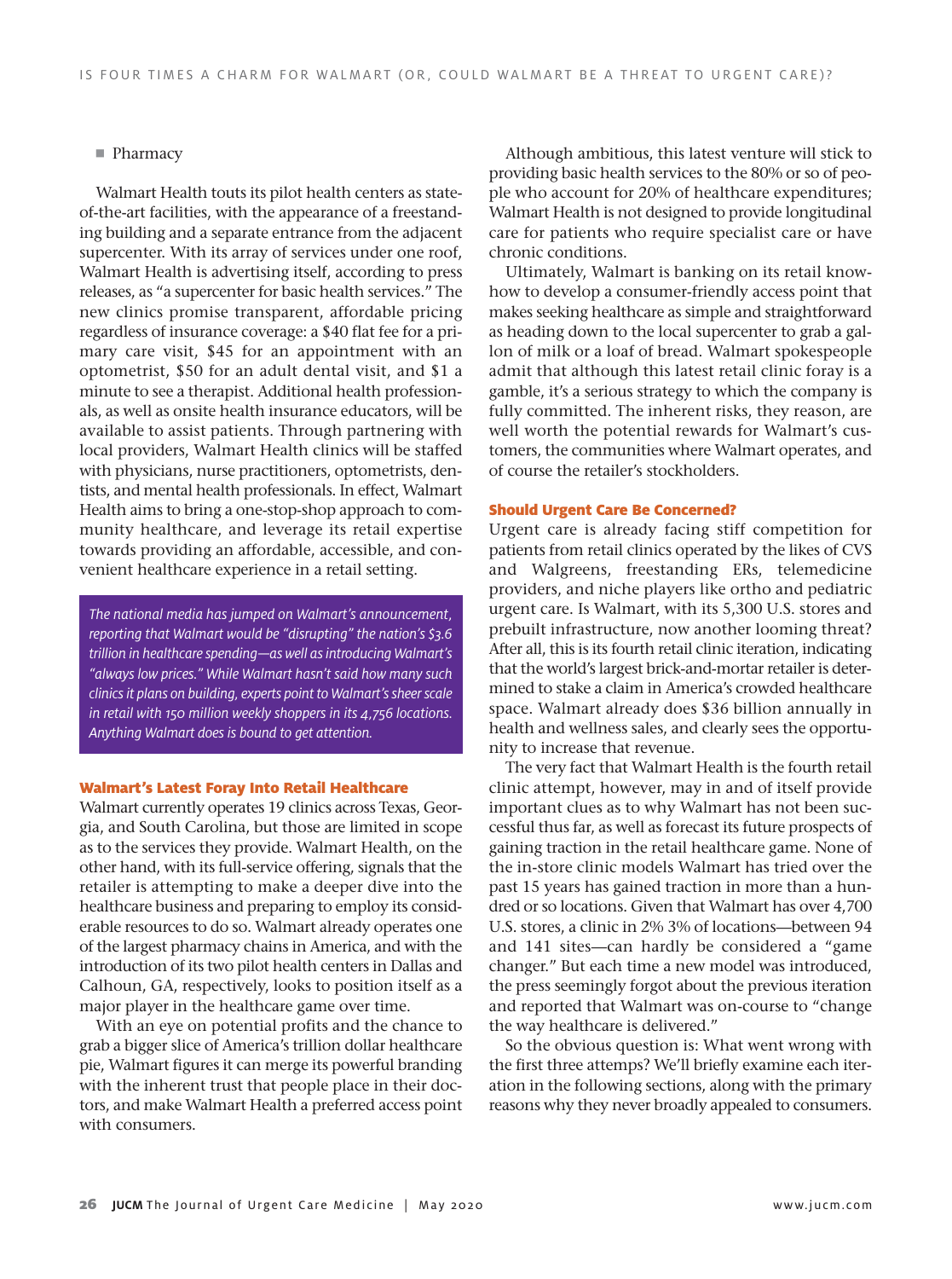# Iteration 1: Rent Space to Third-Party Clinic **Operators**

Over a decade ago, Walmart announced that it would be opening health clinics in its stores, which at the time was considered innovative and revolutionary. This first iteration entailed Walmart contracting with independent third parties to operate the clinic in the Walmart store—essentially leasing retail space from Walmart. This model is a pure landlord/tenant relationship which requires the clinic operator to be profitable as a standalone business, while Walmart would also gain from increased foot traffic in its stores and sales of prescriptions and OTC meds. Because these third-party clinics in Walmart never attained break-even volumes, and because the clinic itself didn't benefit from "downstream" retail sales that were going to Walmart…this first iteration quickly failed as the initial entrepreneurs pulled out and/or leases expired.

Walmart managed to open around 100 or so of these clinics, but the iteration was short-lived. After about 2 years when the initial leases on the Walmart retail space began to expire, the third-party operators closed their instore clinics. Why? Because with the third-party independent operator model, they had to be able to turn a profit at the point of service to be a viable offering. And these clinics never achieved profitable patient volume. This issue was compounded by the fact that all of the "downstream" revenue the clinic generated—for example, the sale of the over-the-counter medication like the \$20 Mucinex or the \$18 Robitussin, or the filled prescriptions from the pharmacy—was all going to Walmart, and not the independent clinic operator. So as it turned out, this first iteration was not a sustainable model.

#### Iteration 2: Engage Hospitals and Health Systems

The second iteration had the same economic model as the first—a tenant/landlord relationship with Walmart—but this time the tenant would be hospitals and health systems rather than entrepreneurs. The difference is that a hospital can make a business case for a clinic that loses money at the point of service, so long as either greater costs are avoided elsewhere (eg, in shifting lowacuity Medicaid patients out of the emergency room) or "downstream" revenues are realized in primary care, specialty and facility-based practices through the capture and processing of medical referrals.

The hospitals and health systems were more concerned with building their brand than realizing pointof-sale profits. They would attract patients into the clinic, and then refer those patients to the hospital's facilities, specialists, and primary care providers—in other words, downstream revenue. The clinics would also serve to ease the burden placed on the hospital's emergency department by Medicaid patients who were crowding the ED. And again, the Walmart store would benefit from all the OTC and pharmacy sales generated by the clinic.

With this second clinic iteration, a couple of the more successful health systems with Walmart tenancy created consulting businesses to help other health systems replicate their Walmart "success," although in the end, no more than a hundred or so locations opened. Even when a health system creates a business case for a physical "brand presence" in Walmart—one in which margin will be realized elsewhere—long-term, hospitals still have little tolerance for low patient volumes.

After a couple of years of this model, which never got to more than 100 or so locations, the clinics again began to close. The culprit was a lack of patient volume in the Walmart store, same as before.

A helpful anecdote underscores the root issue: we know of a couple of hospitals that desired a walk-in clinic in a retail area, opened up in Walmart under the second iteration clinic model, and when the Walmart lease was up, opened a full-service urgent care basically in the parking lot. Interestingly, this turned out to be a more viable and appropriate model than the Walmart in-store clinic.

*Some hospitals who wanted a retail location or a walk-in location in an area started inside Walmart and then when their Walmart lease expired, moved out to the parking lot and opened a full-service urgent care, which turned out to be the more appropriate operating model.*

Perhaps one problem is that Iterations 1 and 2 were both "retail clinics" from the standpoint they were staffed by nurse practitioners with a predefined set of services and prices, limitations in the scope of care due to the clinic's physical set-up and capabilities, and also limitations on the nurse practitioner's scope of licensure. Retail clinics diagnose and treat the most basic of medical concerns like pink eye and sore throat, lack x-ray and any substantive laboratory testing required for diagnosing more complex conditions including pneumonia, and also lack a sanitary table and lighting to perform procedures like laceration repair and abscess drainage. The clinics also could not treat workers' compensation injuries. Mostly retail clinics are effective at administer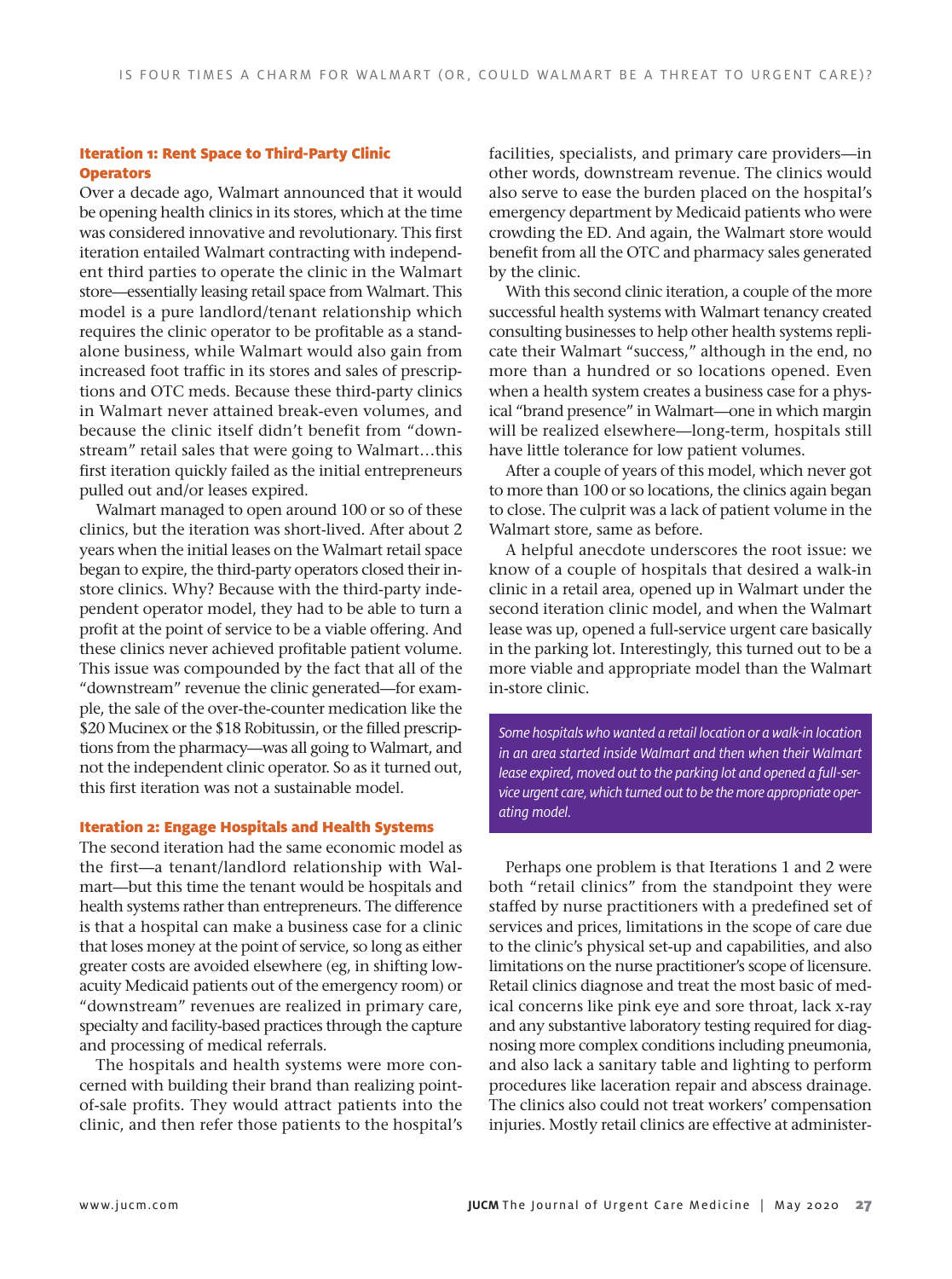ing vaccines including flu shots, which can also be done directly from the pharmacy. The issue with limited services is that retail clinics address only a very small portion of the total market, compared with the full scope of services offered in more conventional urgent care settings.

Retail clinics are also a very seasonal business and "flu epidemics" are unpredictable. Treating low-level conditions—like those associated with seasonal cold, flu or allergy symptoms—results in a more extreme seasonality of patient visits than a full-service urgent care that can treat a range of patient conditions year-round. The seasonal nature of limited scope care leads to complications in recruiting and staffing the clinic, which is exacerbated by high turnover of nurse practitioners who can become bored working by themselves and within only a very narrow range of their training.

When the services of a retail clinic are too limited to be practical, that clinic becomes an excellent *referral source* to urgent care as opposed to being urgent care's direct competition.

#### Iteration 3: Walmart Would Operate the Clinic Itself

Even after two previous unsuccessful forays, Walmart's determination to have some form of in-store retail clinic never wavered. So for its third iteration Walmart itself would own and operate the clinics. Only this time, the clinics would primarily serve Walmart employees.

The third iteration saw some major operational improvements such as greater square footage, an exterior entrance into the clinic from the parking lot, and an expanded scope of services including primary care, immunizations, and lab testing. Most significant is that Walmart, rather than an entrepreneurial or hospital operator, would operate the clinic itself, including employing the providers. The strategy behind the way this iteration would be executed can be illustrated by examining the Dallas/Ft. Worth, TX market, where Walmart opened its initial third iteration clinic.

In North Dallas, there are over 20 Walmart supercenters, with each store having 350-500 employees. The pilot third iteration clinic was opened in Carrollton, TX. Based on the 20 or so centers in this market, Walmart would have around 10,000 employees within a 15– 20-minute drive. By opening a clinic that would primarily serve Walmart employees, the retailer had in effect created an employee near-site, or an onsite clinic that would also serve the general public by offering \$40 cash paid visits. Once again, though, this clinic iteration stalled out, having never even reached 20 locations. And judging by the fact that the only insurance accepted by

the clinic is the Walmart health plan, United Health-Care, and Medicare, the major insurance payers were never really onboard with the concept.

*While Walmart is undisputedly the most successful retailer in history, its track record of developing and scaling an in-store clinic model is poor. None of the first four iterations of in-store clinic never attained more than a hundred or so locations, or less than 2% of Walmart's U.S. locations.* 

### Walmart's Foray as an EMR Vendor

So, three total launches over a 12-year period, all receiving "game-changing" media coverage, and not one gained significant traction. Also noteworthy is the fact that Walmart retail health clinics have not been the retailer's only unsuccessful attempt at carving out a real niche in the healthcare market. Back in 2009, Walmart-owned Sam's Club, eClinicalWorks and Dell announced that they would be partnering to develop a turnkey electronic medical record and practice management solution geared toward small physician practices. As cost and complexity had remained a significant barrier to entry for small practices with limited capital, this cost-effective EMR package was touted as a game-changer that would have a profound effect on the market. Based on press releases at the time, this package was guaranteed to increase adoption rates which would improve patient care.

Not all the press this Walmart-spearheaded collaboration received was positive. Many prominent industry voices sounded warning alarms, as there was widespread concern and skepticism about whether Walmart had the expertise and competence to develop a product that would securely safeguard patient privacy, and whether a retailer could properly handle having access to such sensitive medical information and patient data. These questions went unanswered, as the entire venture abruptly went away, with no warning or real explanation as to why.

*Few people probably remember the headlines (and ensuing controversy) in 2009 when Walmart announced it would become a leading vendor of electronic medical records, through a small practice version of eClinicalWorks that would be bundled with desktop applications and sold at Sam's Club.*

# Walmart's Strength Is in Procurement and Logistics— Not Operating Healthcare Facilities

Walmart's strength has always been in its procurement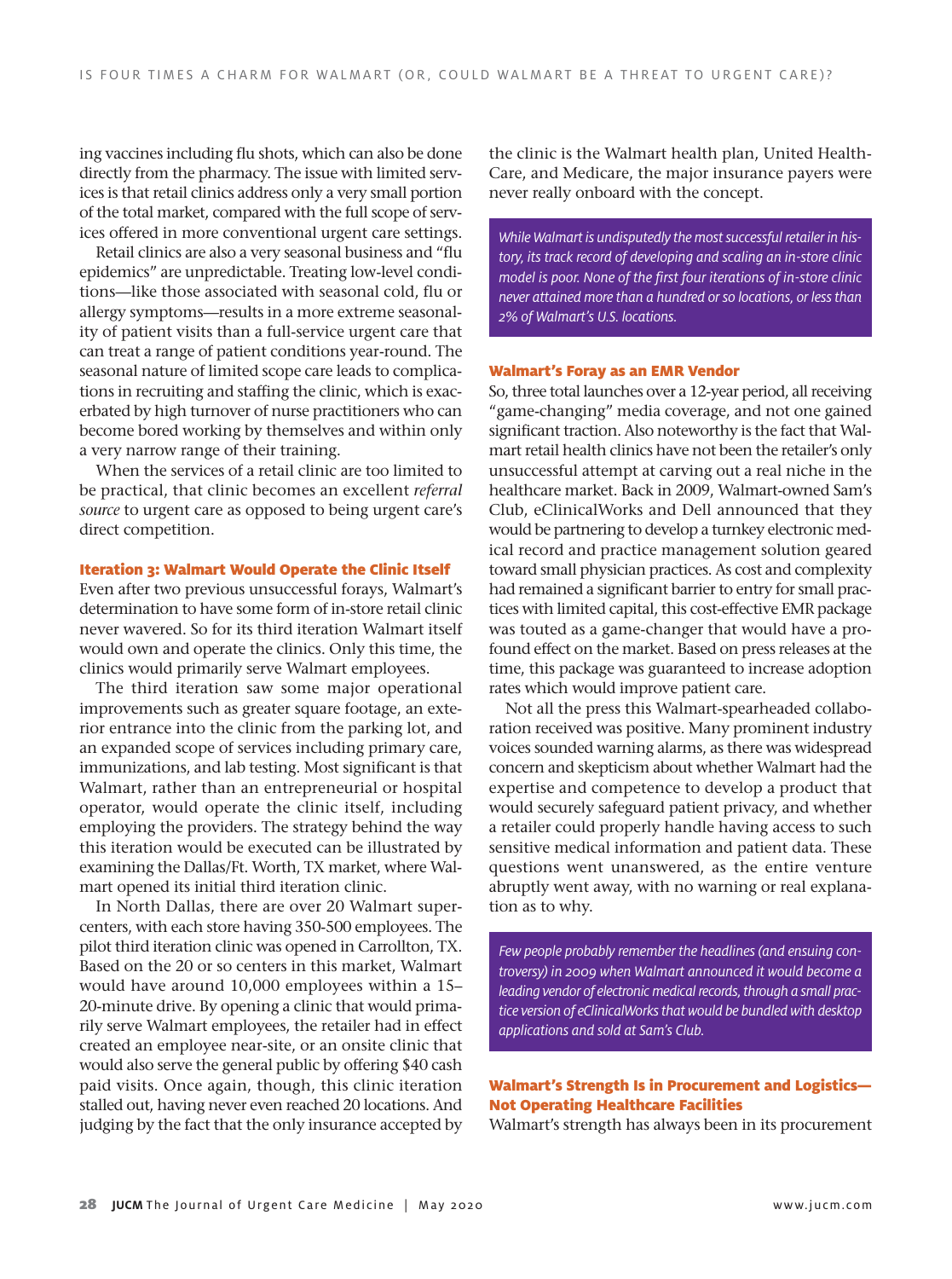and logistics. In order to fulfill its promise of "always low prices" to consumers, Walmart scours the globe for the best prices, which it brings to its stores through the industry's most sophisticated logistics and transportation system. In fact, Walmart has been called a "logistics company" not a retailer and its long-term value (in rural America especially) is to be an outlet for any product that can be procured on the internet. Walmart has been called the "Amazon of rural America" for this reason.

Walmart's strength in procurement applies not only to the products it sells, but also to services for its 1.5-million-plus U.S. employees. Walmart is the largest private sector employer that is also self-insured for its employee health plans. To assure high-quality medical outcomes for the lowest price, Walmart has created relationships with leading academic medical centers like the Cleveland Clinic (for cardiac care), Mayo Clinic (for cancer care and transplants), Johns Hopkins (for joint replacements) and Geisinger (for weight loss surgery). Walmart procures excess capacity from, or assures a minimum level of revenue to, these medical centers and in exchange gets significant discounts for treating its employees. By picking the "best of the best," Walmart also assures strong clinical outcomes—supported by data—which saves money over time by avoiding complications and re-admissions. Walmart employees who take advantage of these "Centers of Excellence" do so with company-paid travel and all out-of-pocket responsibility waived.

Likewise, on a local level, Walmart steers employees to prescreened physicians in specialties like primary care, cardiology, and obstetrics, whom its data say deliver the highest quality for the lowest price. Primary care copays are capped at \$35 to assure employees seek care early, before a minor problem evolves into something more serious (and costly) to treat. Walmart has even added healthcare "concierges" to help its employees navigate their community's health resources. Employees with more complicated histories may also be assigned to a "personal online doctor" who helps manage chronic conditions and coordinates specialty care when needed.

Using hard data to negotiate the best prices and clinical outcomes for its employees at the most reputable medical centers nationally seems far more in-line with Walmart's retail procurement and logistics excellence. But despite this success in procurement and logistics, Walmart has never demonstrated its success as a healthcare *operator* (or provider of any other service, for that matter).

#### Walmart Health Faces Obstacles

Can Walmart's fourth retail clinic iteration succeed where the first three failed? Based on their enthusiastic pronouncements, the retailer's execs and spokespeople firmly believe so. Although innovation in healthcare is risky and difficult to pull off generally, Walmart is aiming to prove that their brand of retail healthcare specifically—infused with their retail expertise and infrastructure—will appeal to consumers in a big way. And while this latest launch has been accompanied by the same ample media coverage as the first three iterations, it's being regarded with an equally healthy dose of skepticism from healthcare academies and other experts in the field. While they loved Walmart's ambition, there seems to be a general consensus that Walmart Health will have to overcome the following obstacles to really take off:

- ! **Branding.** Walmart's store slogan is, "Low prices. Always." And they're synonymous with that guarantee. Research shows, however, that when it comes to healthcare, people are more interested in quality than rock bottom prices. So where Walmart's low price mantra helps them sell consumer goods, if people associated Walmart Health with ideas like "bargain" and "discount" it may lend to the perception that Walmart Health services are of inferior quality compared with their healthcarefocused competitors.
- ! **Trust.** Trust in this case overlaps with branding that has worked in healthcare with established health systems. The Mayo Clinic, for example, is renowned nationwide and associated with the best doctors, specialists, and facilities. So the experts rightly wonder aloud whether a big-box retailer can even achieve that level of trust with consumers. This may have been the downfall of the first three Walmart clinic iterations, and remains a significant obstacle for Walmart Health.

Beyond the brand, trust goes to much more than the name on the front of the building. People place implicit trust in their personal physicians first, and the facility second. For most patients, their relationship with their doctor matters more than the medication or the procedure. So if a Walmart physician leaves the store, will the patients follow? And, while mental health counseling likely won't account for a significant amount of patient volume, will people really trust what they regard as a Walmart employee with their most intimate mental health issues?